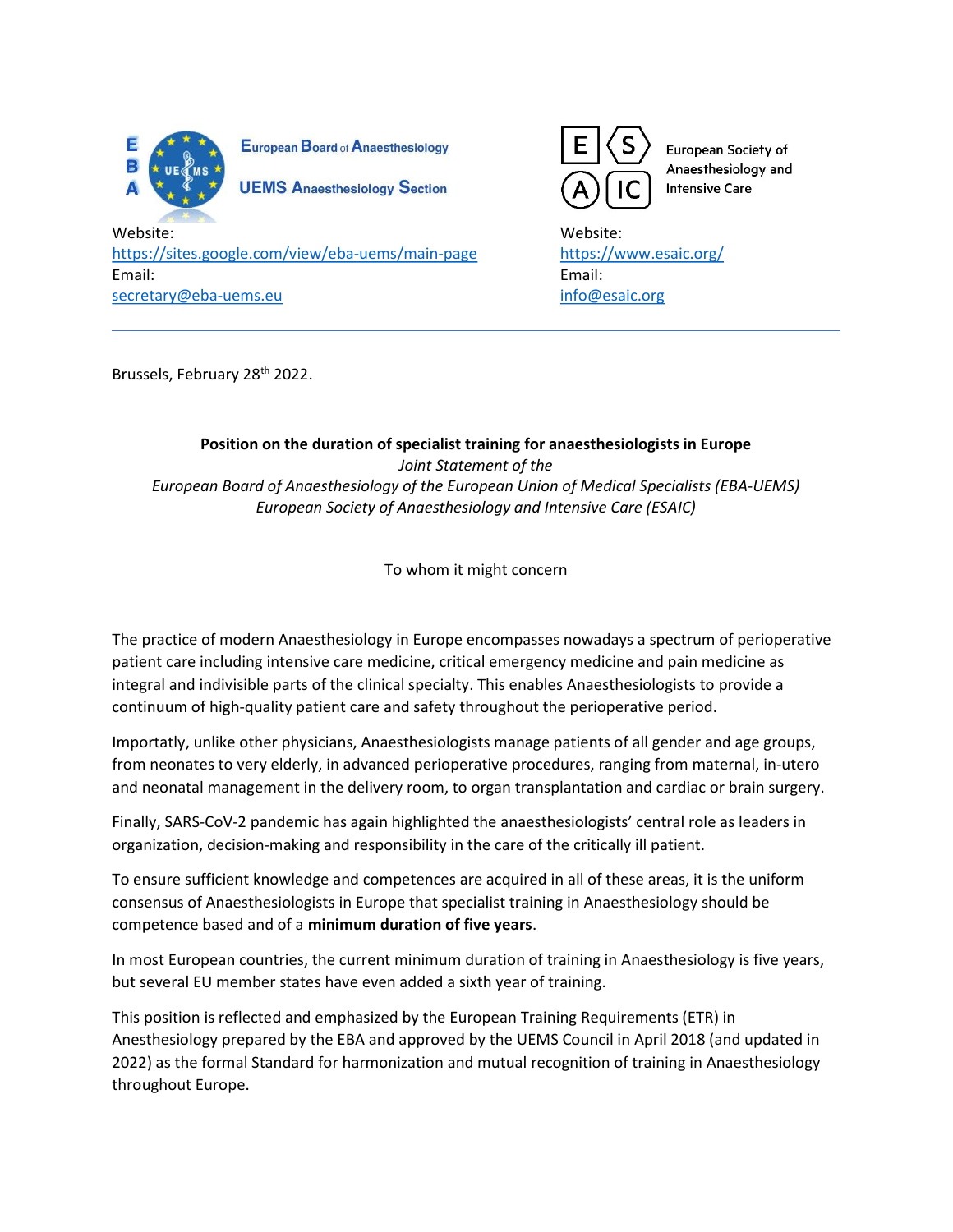EBA and ESAIC acknowledge and support that specialist training in Anaesthesiology is minimum of five years, and strongly oppose any attempt to reduce its duration and requirements.

The shortage of Anaesthesiologists many countries experience cannot be addressed by attempts at lowering the training period and, consequentely, the standards of perioperative care compromising patient safety.

Complementary to the present statement, and attached in its integral form, is the EBA/ESA statement released in 2018, successfully used in Italy to continue to have recognized a 5 years training programme in Anaesthesiology, Intensive Care and Pain.

Yours respectfully,

 Prof. Dr. Olegs Sabelnikovs Prof. Dr. Edoardo De Robertis EBA-UEMS President ESAIC President

El h Robert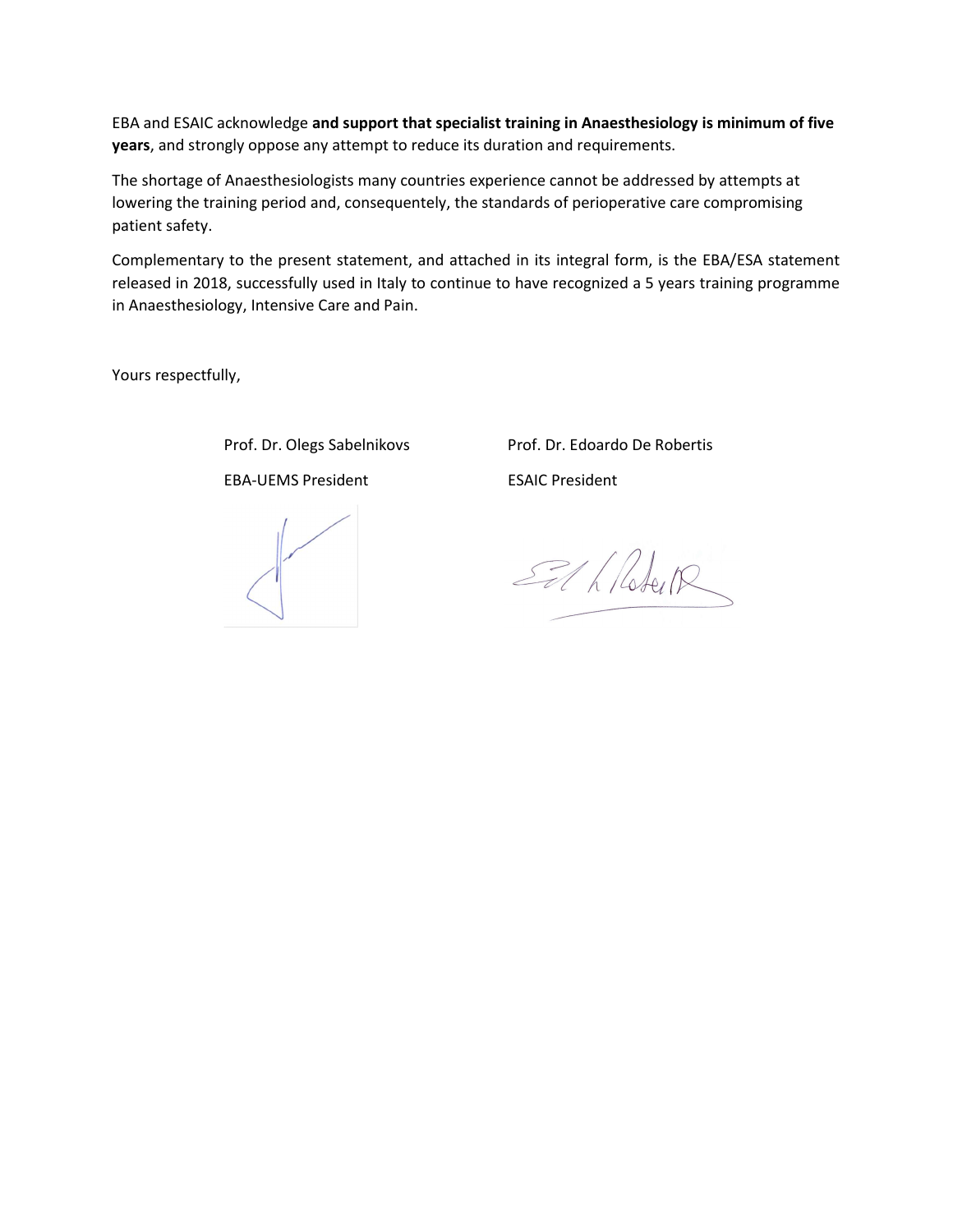

*Website: www.esahq.org Email: info@esahq.org*

**Brussel, 23.11.2018**

## **To whom it may concern**

The Helsinki Declaration on Patient Safety in Anaesthesiology, jointly launched 2010 by the European Board of Anaesthesiology (EBA) of the Union Européenne des Médecins Spécialistes (UEMS) and the European Society of Anaesthesiology (ESA), states that *Anaesthesiology shares responsibility for quality and safety in Anaesthesia, Intensive Care, Emergency Medicine and Pain Medicine, including the whole perioperative process and also in many other situations inside and outside the hospital where patients are at their most vulnerable*.

The designation used in the EU since the directive 2005/36/EC is "Anaesthesia", but the above description better reflects today's training requirements in the speciality of anaesthesiology.

The Directive 2005/36/EC, and its update of 2013, established the mechanism of automatic mutual recognition of qualifications for medical doctors according to training requirements within all Member States; this is based on the length of training in the Specialty and the title of qualification.

On the 9 October 2013 the EU Parliament voted in favour of modernising the Professional Qualifications Directive of 2005. The main elements of the modernised Directive in this context are:

- Training shall be competency based but with minimum duration defined
- The introduction of a European professional card
- An alert mechanism is set up for all professions with patient safety implications
- The possibility of setting up "common training frameworks" and "common training tests", aimed at offering a new avenue for automatic recognition, is introduced
- Rules on language skills: In the case of professions with implications for patient safety, competent authorities may carry out systematic language controls
- Continuous professional development: Member States have to ensure that certain professions (e.g. doctors and nurses) can update their knowledge, skills and competences

In most European countries, the current minimum duration of training in Anaesthesiology is **five years**, and the above-mentioned scope of training is only one of many reasons for this. Another contributing factor is the implementation of the European Working Time Directive which also reduces the work exposure and clinical caseload for residents.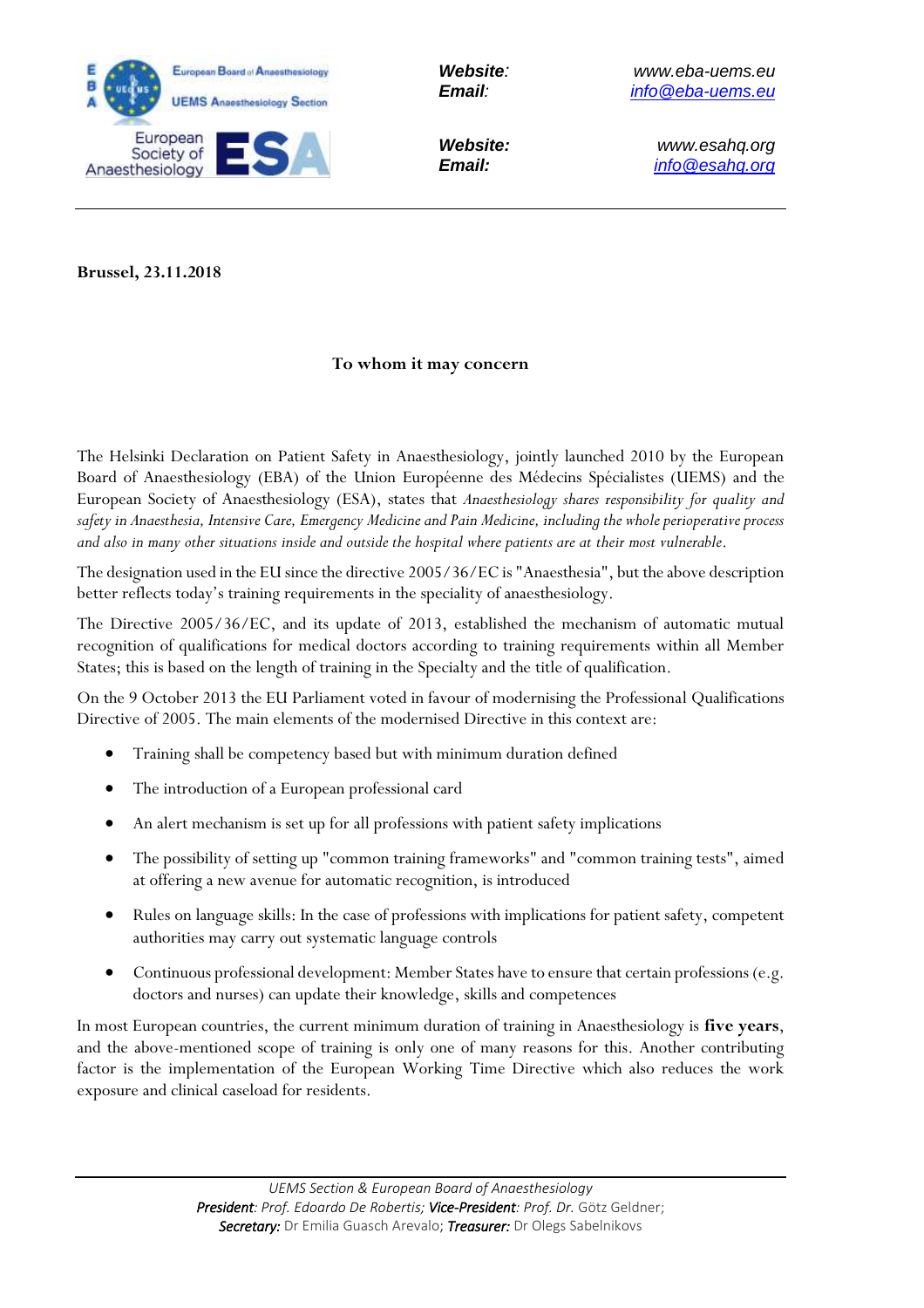

*Website: www.esahq.org Email: info@esahq.org*

The Union Européenne des Médecins Spécialistes (UEMS) has always strongly supported the concept that the quality of medical care and expertise is directly linked to the quality of training provided to the medical professionals. Accordingly, great emphasis has been given to the improvement of medical training at the European level through the development of European Standards in the different medical disciplines.

Consequently, the European Board of Anaesthesiology (EBA) of the UEMS has made every effort to point out the need for increasing the minimum duration of training in modern Anaesthesiology to **five years**, but several EU member states have even added a sixth year of training to ensure sufficient coverage of intensive care and perioperative medicine.

The European Training Requirements in Anaesthesiology (ETR) has been recently licensed by the European Board of Anaesthesiology (EBA) and approved in April 2018 by the UEMS Council: [https://www.uems.eu/\\_\\_data/assets/pdf\\_file/0003/64398/UEMS-2018.17-European-Training-](https://www.uems.eu/__data/assets/pdf_file/0003/64398/UEMS-2018.17-European-Training-Requirements-in-Anaesthesiology.pdf)[Requirements-in-Anaesthesiology.pdf](https://www.uems.eu/__data/assets/pdf_file/0003/64398/UEMS-2018.17-European-Training-Requirements-in-Anaesthesiology.pdf)

In this official European document, it is clearly stated that the practice of Anaesthesiology has significantly changed towards more holistic competencies in the perioperative period, in intensive care medicine, emergency medicine and pain medicine which in many countries are integrated parts of the clinical specialty. Thus, training requires new generic competencies and common principles to be defined for the European specialist.

The process of training, attaining defined competencies and applying them safely and efficiently in clinical practice require time so that trainees can mature and develop**. Minimum training duration is 5 years, of which at least 1 year is to be spent at an intensive care unit**.

A reduction in duration of Anaesthesiology training in Italy encompasses many risks.

Future specialists would not be able to work independently in Intensive Care, with clinical and organizational repercussions that could potentially have negative impact on the Italian health services. Likewise, would the free movement of doctors in Europe be threatened, since the directive states that *member states should retain the right to lay down the minimum level of qualification required to ensure the quality of the services provided on their territory*.

With a shortened speciality training Italian specialist may experience difficulties in participating in the European working market.

The ETR in Anaestehsiology states also that high quality training can only be provided in high quality training centres by high quality trainers and has to be assessed in a meaningful and robust way. In order to really train in a competency-based way, a functional system of a workplace-based assessment is mandatory; structures and processes are the basis for quality management in education and training. E.g., faculty, teachers, trainers, consultant, and tutors must be available for efficient training at a minimum number and trainee-trainer-ratio.